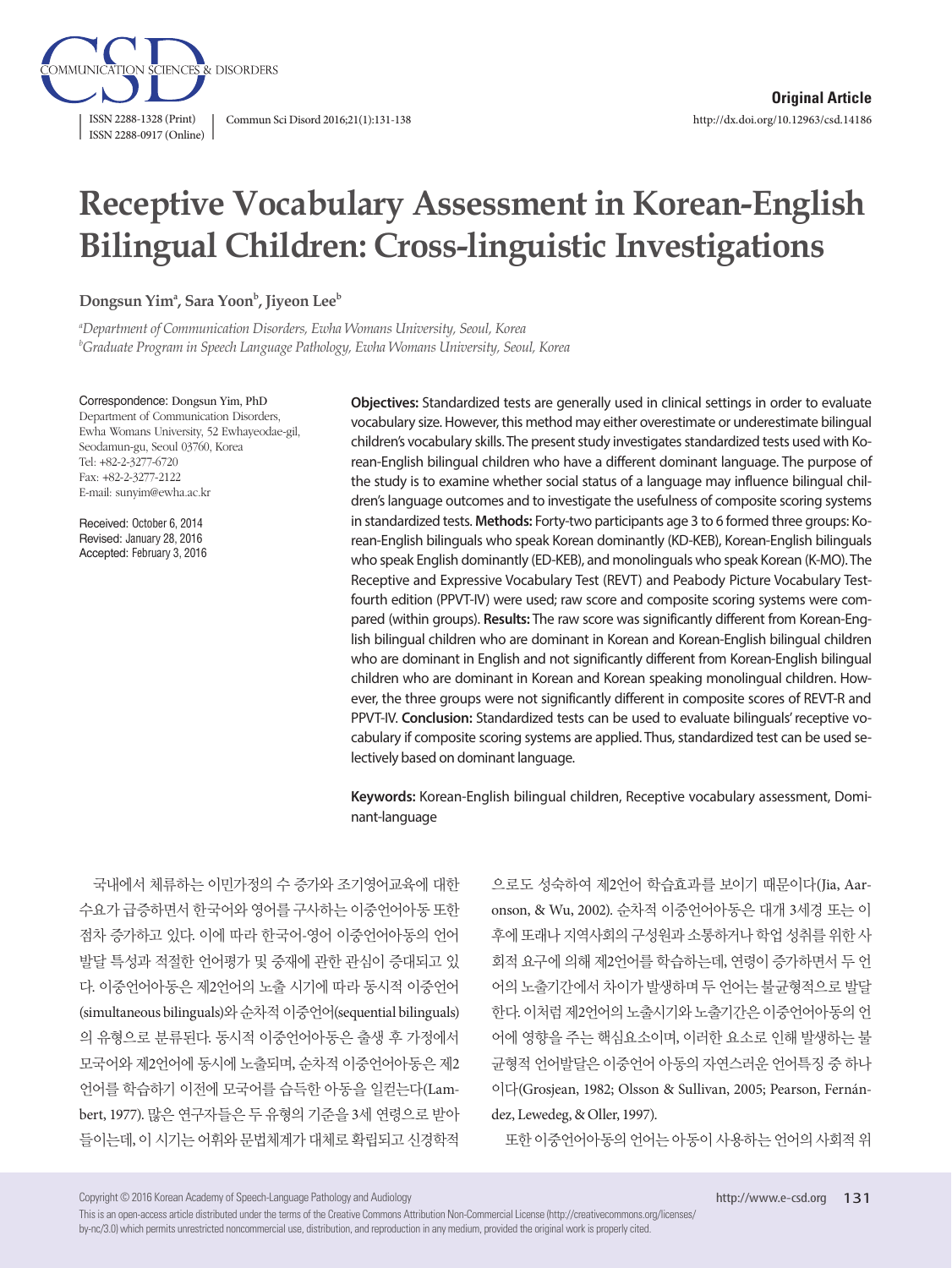

치(social status)에도영향을받는다(Bialystok, 1991; Pearson, 2007). 이중언어아동이 구사하는 제2언어가 아동의 거주 지역에서 다수 언어(majority language)인지 소수언어(minority language)인지에 따라 언어의 사회적 위치는 차이가 생긴다. 다수언어는 지역사회에 서 공식적으로 인정된 언어이며, 소수언어는 소수문화에 속해있는 사람들로 구성된 지역사회에서 사용되는 언어를 의미한다(Genesee, Paradis, & Crago, 2004). 한국과 미국의 다수언어는 각각 한국 어와 영어가 된다. 한국어-영어 이중언어아동집단 내에서도 거주 지역(예: 국가)에 따라 제2언어(예: 영어)의 사회적 위치의 주요한 차 이가 있다. 한국 거주 이중언어아동이 사용하는 영어의 사회적 위 치는 미국 거주 이중언어아동이 사용하는 영어의 사회적 위치보다 더 낮을 것이다. 동일한 한국어-영어 이중언어아동집단 내에서도 제2언어가 다수/소수언어인지에 따라 유창한 우세언어(dominant language)와 상대적으로 비유창한 비우세언어(non-dominant language)가 결정된다. 예를 들어, 한국 거주의 한국어-영어 이중언어 아동은 다수언어가 한국어인 사회에 속하였으므로 우세언어는 주 로 한국어인 반면, 미국 거주의 한국어-영어 이중언어아동은 다수 언어가 영어인 사회에 속하여 우세언어는 영어로 전환될 확률이 높 다. 이는 아동의 연령이 증가하면서 지역사회의 다수언어 경험에 대 한 비중이 높아지게 되어 이중언어아동의 우세/비우세 언어는 더 욱뚜렷하게드러난다.

이중언어아동의 언어평가 시, 아동의 우세언어와 비우세언어를 고려하여 평가언어를 선택한다. 그러나 한 언어만으로 평가를 실시 한다면 이중언어아동의 언어능력은 또래 단일언어아동에 비해 과 소평가될 수 밖에 없다(Bedore, Peña, Garcia, & Cortez, 2005; Bialystok & Feng, 2011). 또한 평가언어가 이중언어아동의 우세언어 와 일치하는 아동은 비우세언어와 일치하는 이중언어아동에 비해 높은 수준으로 평가될 우려가 있다. 따라서 아동에게서 어휘의 개 념(concept) 여부를 파악하기 위해서는 두 언어로 실시하여야 한 다. 즉, 이중언어아동에게 표준화 검사를 적용할 때는 하나의 언어 로 평가하여 문항 당 1점을 획득하는 원점수(raw scoring) 방식이 아닌, 두 언어로 평가한 후 최소 한 언어로 정반응을 보일 경우 문항 당 1점을 획득하는 통합점수(composite scoring) 방식을 적용한다 (Kohnert, Hernandez, & Bates, 1998). 원점수와 통합점수 방식을 적용한다는 것은 단일언어아동의 언어검사 방식과는 구별되므로 각 채점방식을 적용한 결과를 해석할 때에도 언어발달지체를 선별 하는 과정을 넘어 우세언어 및 비우세언어를 고려하여 정보를 제시 하여야 할 것이다. 하지만 통합점수 방식은 동일한 문항을 번역하 여 제2언어로 다시 제시한다는 의미인데, 어휘를 번역하는 과정에 서 문항의 난이도에 주는 영향을 완전히 배제할 수 있을지 고려할 필요가있다.

다음으로 언어평가도구 선정 시, 이중언어아동이 구사하는 두 언어를 동시에 반영하여 제작된 표준화 검사도구가 없기 때문에 한 언어권의 표주화 검사도구만으로 평가하게 되는데(Caesar & Kohler, 2007), 이는 다른 거주 환경의 생활수준 및 문화특성을 반영하지 않는다는 한계점으로 인해 언어능력을 보다 정확히 평가하기가 어 렵다. 예를 들어, 한국어-영어 이중언어아동의 수용어휘력을 평가 하고자 국내에서 일반적으로 사용하는 수용·표현어휘력검사(Receptive and Expressive Vocabulary Test, REVT; Kim, Hong, Kim, Jang, & Lee, 2009) 또는 영어권에서 일반적으로 사용하는 Peabody Picture Vocabulary Test fourth edition (PPVT-IV; Dunn & Dunn, 2007)을 선택할 수 있다. 그러나 국내 임상에서는 PPVT-IV가 상용 화되어 있지 않으므로 영어권 검사도구를 사용하는데 현실적인 제 약이 따른다. 또한 이러한 표준화 검사는 해당 언어권에서 일반인 들의 연령, 성별, 지역, 생활수준을 고려하여 제작되며, 검사문항은 언어의 사용빈도, 어휘 난이도, 품사 비율, 문화 및 지역별 사용 특 성을 고려하여 구성된다. 즉, 표준화 언어검사는 다수언어문화를 중심으로 제작되었기 때문에 문화배경이 다른 소수언어 집단의 이 중언어아동에 대한 타당한 규준이 없다. 이로 인해 정상발달의 이 중언어아동을 언어발달지체로 과잉진단하는 결과를 초래한다 (Kayser, 1995; Langdon, 1992).

한국어-영어 이중언어아동들을 대상으로 한 표준화 언어검사의 타당성에 관한 의문이 제기되었으나 이에 관한 연구는 미비한 실정 이다. 선행 연구에서는 한국어-영어 이중언어아동들을 대상으로 국내 및 국외 수용어휘력검사를 실시하였는데, 연구 대상의 집단 분류를 위한 선별검사로 사용되었다(Hong & Yim, 2014). 한국어-영어 이중언어아동들에게 적용하는 표준화 검사도구의 타당성에 대한 기초연구가 필요한 실정이다. 더욱이, 한국어-영어 이중언어 아동의 우세언어는 언어경험·환경에 따라 전환되는데, 결정된 우 세언어에 따라 검사도구 선정에 영향을 주는지 검사도구 간 신뢰도 연구가 필요하며, 원점수와 통합점수 방식을 적용했을 때 두 채점 방식이 우세언어와 관련하여 어떠한 차이가 있으며, 무엇을 의미하 는지결과해석에대한정보를파악하는것이중요하다.

따라서 본 연구의 목적은 한국에서 거주하는 한국어 단일언어 아동집단 및 한국어-영어 이중언어아동집단, 미국에서 거주하는 한국어-영어 이중언어아동집단을 대상으로 한국어 및 영어권의 수용어휘력 검사도구를 적용하여 수행결과를 비교하고, 언어적 배 경으로 인해 우세언어가 다른 한국어-영어 이중언어아동집단 간 수용어휘력 결과를 분석함으로써 이중언어아동의 언어검사도구 결정과 평가방법, 결과해석에 대한 기초자료를 마련하고자 한다.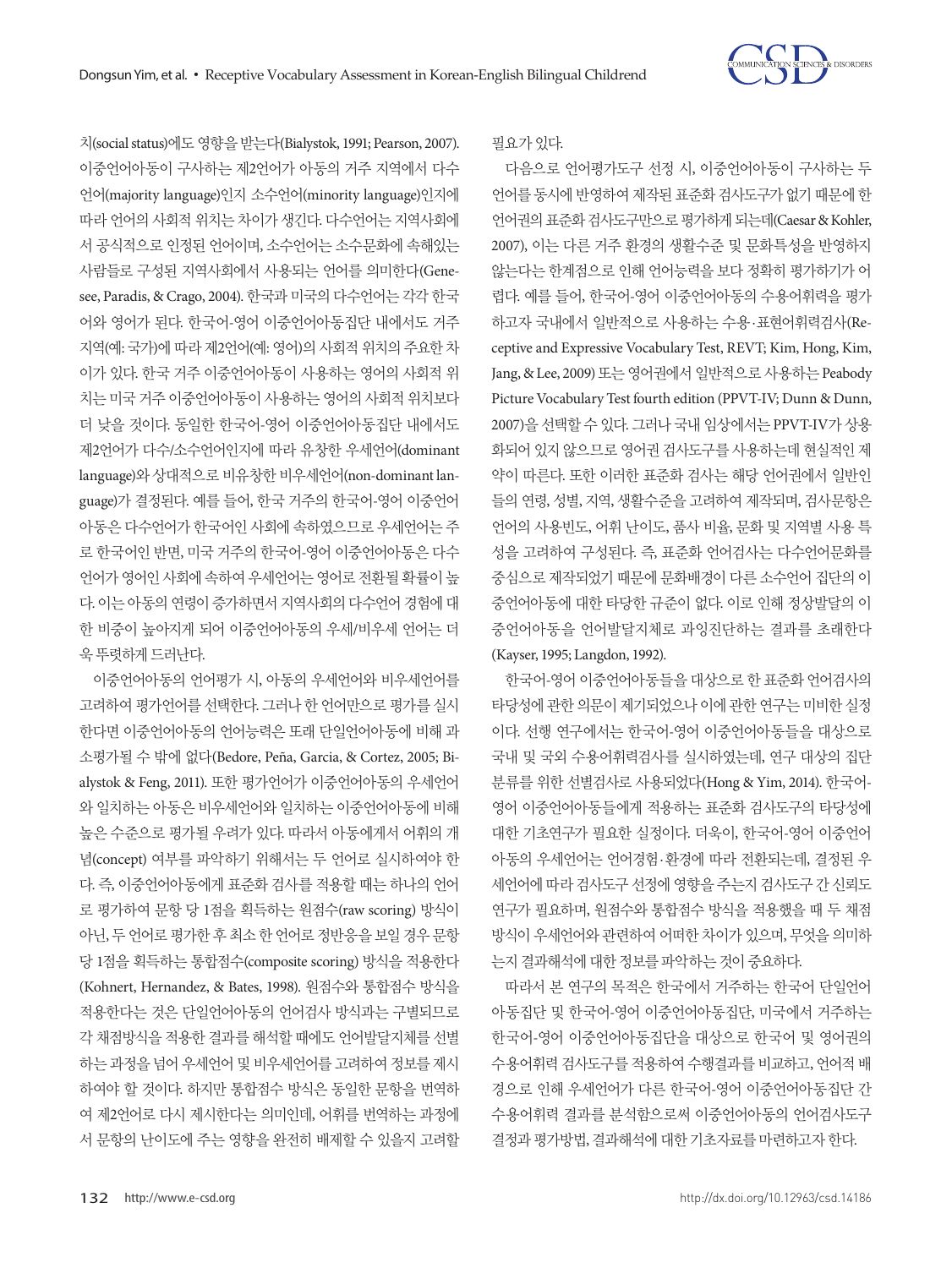

## 연구 방법

### 연구대상

본 연구의 대상은 3;6-6;3 (세;개월)의 일반아동으로 성비를 맞추 어 한국에서 거주하는 한국어 우세 이중언어아동 집단, 미국에서 거주하는 영어우세 이중언어아동집단, 한국에서 거주하는 한국어 단일언어아동집단에 14명씩 총 42명이 참여하였다. 세 집단의 아 동들은 (1) 부모설문지(Alberta Language and Development Questionnaire, ALDeQ; Paradis, Emmerzael, & Duncan, 2010) 결과에 서 신체발달 및 언어발달이 -1 SD 이상으로 정상범주에 속하거나 Korea Kaufman Assessment Battery for Children (K-ABC; Moon & Byun, 2003)의 동작성 지능검사의 표준점수가 85점 이상으로 (2) 부모, 교사의 보고에 의해 신체적, 감각적, 정서적, 언어적, 정서 적 문제를 보이지 않는다고 보고되었으며 (3) 장애진단기록이 없고 언어치료나 기타 재활서비스를 받은 경험이 없는 아동들을 대상으 로 선정하였다. 각 연령별 이중언어아동 및 단일언어아동에 대한 대상자 정보는 Table 1에 제시되어 있다.

이중언어아동집단은 모국어가 한국어로 가정에서 부모님과 모 국어를 사용하며, 제2언어가 영어인 이중언어 아동들로 학교에서 영어를 사용하는 아동으로 선정하였으며(Kohnert, 2008) 연구에 참여한 이중언어 아동들은 영어권 국가에서 최소 2년 이상 생활하 였거나 영어교육기관에서 최소 2년 이상 교육을 받은 아동으로 하 루에 5시간 이상 원어민의 영어로 학습, 놀이 수업, 쉬는 시간 또는 일상생활에서 노출되어 생활하는 아동들이었다(Hong & Yim, 2014). 영어우세 이중언어아동집단은 미국 LA에서 거주하는 이민 2세 가정의 아동들로 가정에서 부모님과 한국어를 모국어로 사용 하며, 사회언어가 영어인 환경에 놓여있어 학교에서 영어를 사용하 는 아동이었고, 한국어우세 이중언어아동집단은 한국 서울·경기

**Table 1.** Descriptive information of participants: chronological age, LOR, dominant language, ALDeQ and gender ratio

|                        | $ED$ -KEB (n = 14) | $KD$ -KEB (n = 14) | K-MO $(n = 14)$          |
|------------------------|--------------------|--------------------|--------------------------|
| Chronological age (mo) | 52(7)              | 65(5)              | 51(6)                    |
| $LOR$ (mo)             | 42 (13)            | 34.07(6)           | $\overline{\phantom{a}}$ |
| Dominant language      | English            | Korean             | Korean                   |
| ALDeO                  | $> -1$ SD          | $> -1$ SD          | $> -1$ SD                |
| K-ABC                  | > 85               | >85                | > 85                     |
| Gender (male: female)  | 6.8                | 6.8                | 6.8                      |

Values are presented as mean (SD) or number.

LOR= length of residence; ED-KEB= Korean-English bilinguals who speak English dominantly; KD-KEB = Korean-English bilinguals who speak Korean dominantly; K-MO= monolinguals who speak Korean; ALDeQ= Alberta Language and Development Questionnaire (Paradis, Emmerzael, & Duncan, 2010); K-ABC= Korea Kaufman Assessment Battery for Children (Moon & Byun, 2003).

에 거주하는 아동들로 사회언어가 한국어인 환경에 놓여있는 아 동들이었다. 대상자들의 부모는 한국어만을 구사하거나 한국어와 영어를 동시에 구사하였고, 최종학력은 고졸 이상이었다. 이중언어 아동들은 부모와 상호작용 시 한국어를 사용하지만, 형제 및 또래 와는 한국어와 영어를 사용한다고 보고하였다. 단일언어집단은 (1) 국내 이중언어아동집단과 동일한 지역에 거주하는 아동으로, (2) 한국에서 출생하였고 외국에서 거주한 경험이 없으며, (3) 대화상 대자와 한국어로 소통하고, (4) 영어노출시간이 하루에 1시간 미만 이었다.

각 집단 간 연령 및 영어노출기간에 유의한 차이가 있는지 살펴 보기위해일원분산분석(one-way ANOVA)을실시하였다. 분석결 과, 연령에서 집단 간 차이가 통계적으로 유의하였으며(F<sub>(2,39)</sub> = 21,393, *p*<.01) Scheffe 사후검정결과, 영어우세이중언어아동집단과단일 언어아동집단의 연령이 한국어우세 이중언어아동집단에 비해 유 의하게 낮았으며, 영어우세 이중언어아동집단과 단일언어아동집 단 간 연령에서는 유의한 차이가 없었다. 영어노출기간에서 집단 간 차이가 통계적으로 유의하였으며(*F*(1,26)=4.365, *p*<.05), 영어우 세 이중언어아동집단의 영어노출기간이 한국어우세 이중언어아 동집단보다유의하게더길었다.

### 검사도구 및 절차

#### 선별도구

모국어 발달을 평가하기 위하여 부모설문(ALDeQ; Paradis et al., 2010)을 실시하였다. 설문지의 문항은 4개의 영역으로 나뉘었고 초기 발달단계, 현재 모국어능력, 좋아하는 행동이나 활동, 가족력 에 대한 영역으로 구성되어 있다. 설문지는 특정 언어나 문화집단 을 위해서 고안되지 않았으며, 부모님이 한국어로 작성된 문항에 대해서 이해하지 못할 경우 통역을 하거나 영문으로 함께 제시하였 다. 평가결과 -1.5 SD 미만에 속하는 아동을 제외하였다.

이중언어아동집단을 대상으로 K-ABC 교육·심리측정도구(K-ABC; Moon & Byun, 2003)의 동작성 지능검사를 한국어 또는 영 어로 실시하여 표준점수 85점 이상에 속하는 아동을 선별하였고, 본 검사는 만 4세부터 12세까지 적용할 수 있는 검사이므로 대상 연령에 포함되지 않은 아동일 경우 부모설문지 결과로 대체하였다. 설문조사 또는 K-ABC 검사 결과, 모든 대상 아동들은 연구자의 지 시를 이해하고 수행하는 데 충분한 인지, 언어, 운동 수준을 갖추었 음을확인하였다.

### 본 검사도구

한국어-영어 이중언어아동의 수용어휘능력을 평가하기 위한 표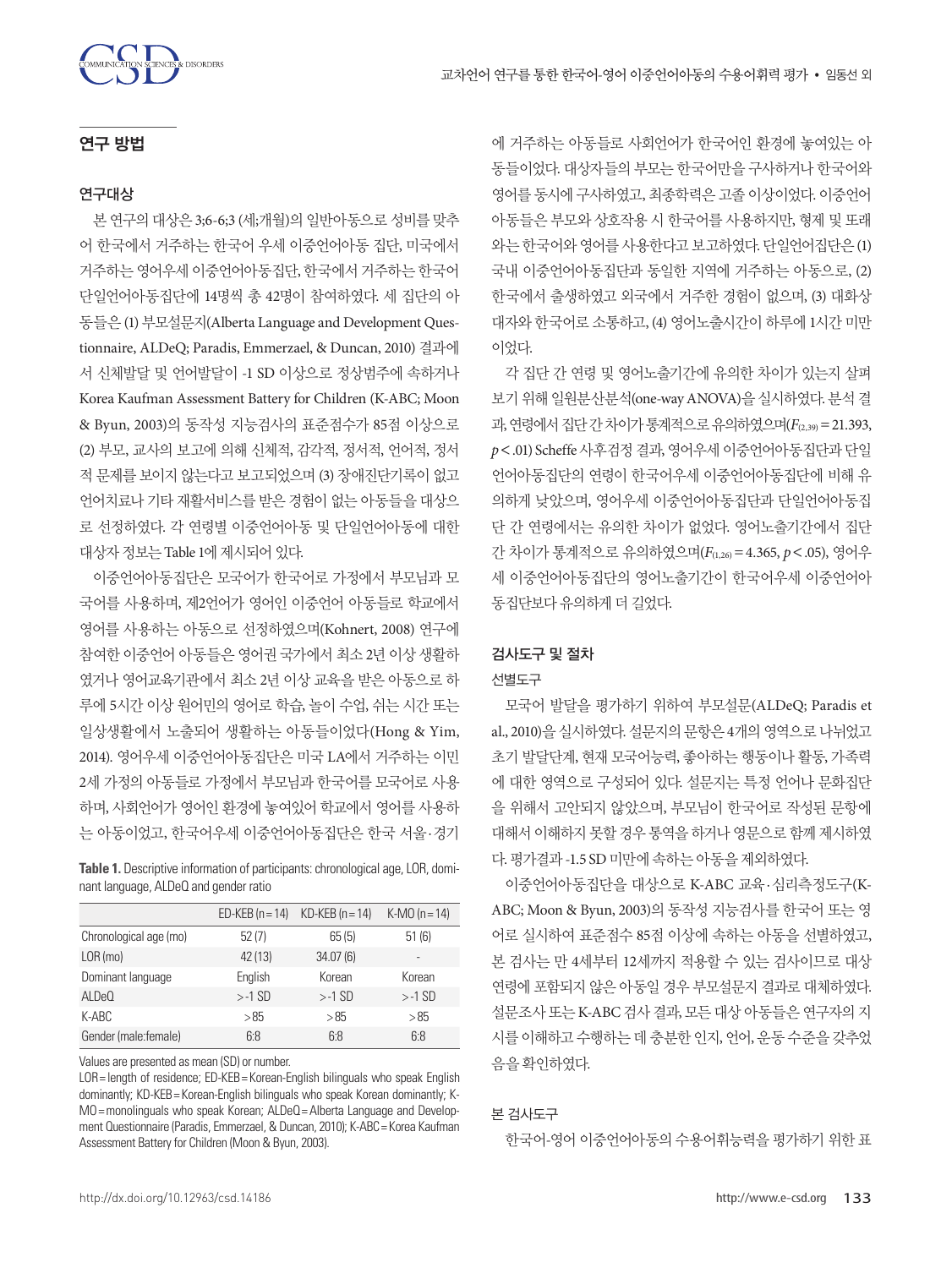

준화 검사도구가 없기 때문에 각 언어권에서 사용하는 수용어휘력 검사도구를 기존의 방식과 다른 방법으로 실시하였다. 한국어 수 용어휘력을 평가하기 위해 수용·표현어휘력검사(REVT; Kim et al., 2009)에서 수용어휘력검사(REVT-R)를 사용하였고, 영어 수용 어휘능력을 평가하고자 Peabody Picture Vocabulary Test-fourth edition (PPVT-IV; Dunn & Dunn, 2007)을 사용하였다. 두 검사과 정에서 연구자는 아동에게 지시사항과 단어, 피드백을 구어로 제 시하되 REVT-R에서는 한국어로, PPVT-IV에서는 영어를 사용하 였고 아동은 네 개의 그림 중 해당되는 하나의 그림을 선택하였다.

수용어휘력 평가절차는 다음과 같다. 본 표준화검사는 이중언 어 아동을 대상으로 하지 않았기 때문에 시작 문항을 기존의 방식 과 차이를 두어 연령에 관계없이 1번 문항부터 시작하였다. 각 검사 당 2회씩 평가하였으며, 1차 평가에서는 검사도구의 주류문화에 해당하는 평가언어(또는 사회언어)로 실시하였고, 2차 평가는 1차 평가에서 오반응을 보인 문항에 대해 비평가언어로 재실시하였다. 이를 통해 단어-개념의 연관성의 습득 여부를 알아보고자 하였다.

각 검사도구의 기초선과 최고한계선의 기준은 표준화 방식에 따 라 설정하였다. REVT-R의 기초선은 연속으로 8개 문항을 맞출 경 우이며, 최고한계선은 8개 문항 중 6개를 틀릴 경우로 설정하였다. 예를 들어, REVT-R에서 한국어로 문항을 들려주어 반응을 이끌 어낸 후 연속 8개를 맞추면 기초선으로 설정하였고, 8개 중 6개 이 상 틀리면 중단한 뒤 기초선 이후 문항 중 오반응을 보였던 첫 문항 으로 돌아가 영어로 다시 들려주었다. 오반응 문항에 대해 다시 묻 는 과정이 아동에게 단서를 주어 정확도를 높일 것을 감안하여 정 반응을 보였던 일부 문항에 대해서도 재확인하였다. 이와 같이 평 가언어와 비평가언어로 연속 8개 문항에서 정반응을 보이면 기초 선으로 확립하였고, 8개 중 6개 이상의 문항을 평가언어(예; 한국 어)와 비평가언어(예; 영어)로 모두 틀릴 경우 최고한계선으로 간주 하여 검사를 중단하였다. PPVT-IV의 문항은 총 19개 세트로, 세트 당 12개 문항으로 구성되어 있는데, 기초선은 한 세트 내에서 한 개 이하의 오반응을 보일 경우이며, 최고한계선은 한 세트 내에서 8개 이상의 오반응을 보일 경우로 검사지침대로 설정하였다. 실시과정

**Table 2.** Descriptive statistics of REVT-R score by groups

|                      | $ED$ -KEB $(n = 14)$ | $KD$ -KEB (n = 14) | K-MO $(n = 14)$ |
|----------------------|----------------------|--------------------|-----------------|
| Raw score (SD)       | 25.79 (12.87)        | 61.21(6.92)        | 48.14 (9.01)    |
| Composite score (SD) | 55.21 (15.90)        | 72.07 (12.39)      | -               |

Values are presented as mean (SD).

ED-KEB= Korean-English bilinguals who speak English dominantly; KD-KEB= Korean-English bilinguals who speak Korean dominantly; K-MO= monolinguals who speak Korean; REVT-R= Receptive & Expressive Vocabulary Test-receptive.

은 REVT와 동일한 방법으로 평가언어(예: 영어)로 1차 검사를 실 시한후, 비평가언어(예: 한국어)로재검사하였다.

## 자료분석

#### 원점수, 통합점수와 두 언어에 대한 의존도

원점수는 1차 검사 시 평가언어로 실시한 정반응 문항수이며 통 합점수는 2차 검사 후 평가언어 및 비평가언어에 대해 정반응을 보 인 문항수를 합한 총점으로 산출하였다. 원점수는 기존 방식으로 한 언어로 제시하여 정반응을 보이면 1점, 오반응을 보이면 0점으 로 계산한다. 통합점수는 어휘의 개념을 확인하는 채점방식으로 서, 평가언어 또는 비평가언어에서 정반응을 하면 1점을 획득할 수 있다. 이중언어아동 집단의 경우 REVT-R, PPVT-IV의 원점수와 통합점수를 수집하였고, 단일언어집단은 한국 아동만을 대상으로 하였으므로 REVT의원점수를수집하여비교, 분석하였다.

두 언어에 대한 의존도는 집단별 원점수 대비 통합점수 비율로 조작적 정의를 하였으며, 각 검사도구에서 우세언어에 의존하는 정 도를살펴보기위하여산출하였다.

#### 자료의 통계분석

수집된 자료들은 SPSS 19.0 프로그램을 이용하여 분석하였으며, 검사도구 및 채점방식에 따른 집단 간 수용어휘력 점수의 차이를 알아보기 위하여 연령을 공변량으로 한 공분산분석(ANCOVA)과 이원혼합분산분석(two-way mixed ANOVA)을실시하였다.



**Figure 1.** The raw scores and composite scores in REVT-R. ED-KEB = Korean-English bilinguals who speak English dominantly; KD-KEB= Korean-English bilinguals who speak Korean dominantly; K-MO= monolinguals who speak Korean; REVT-R= Receptive & Expressive Vocabulary Test-receptive. \*\**p* < .01.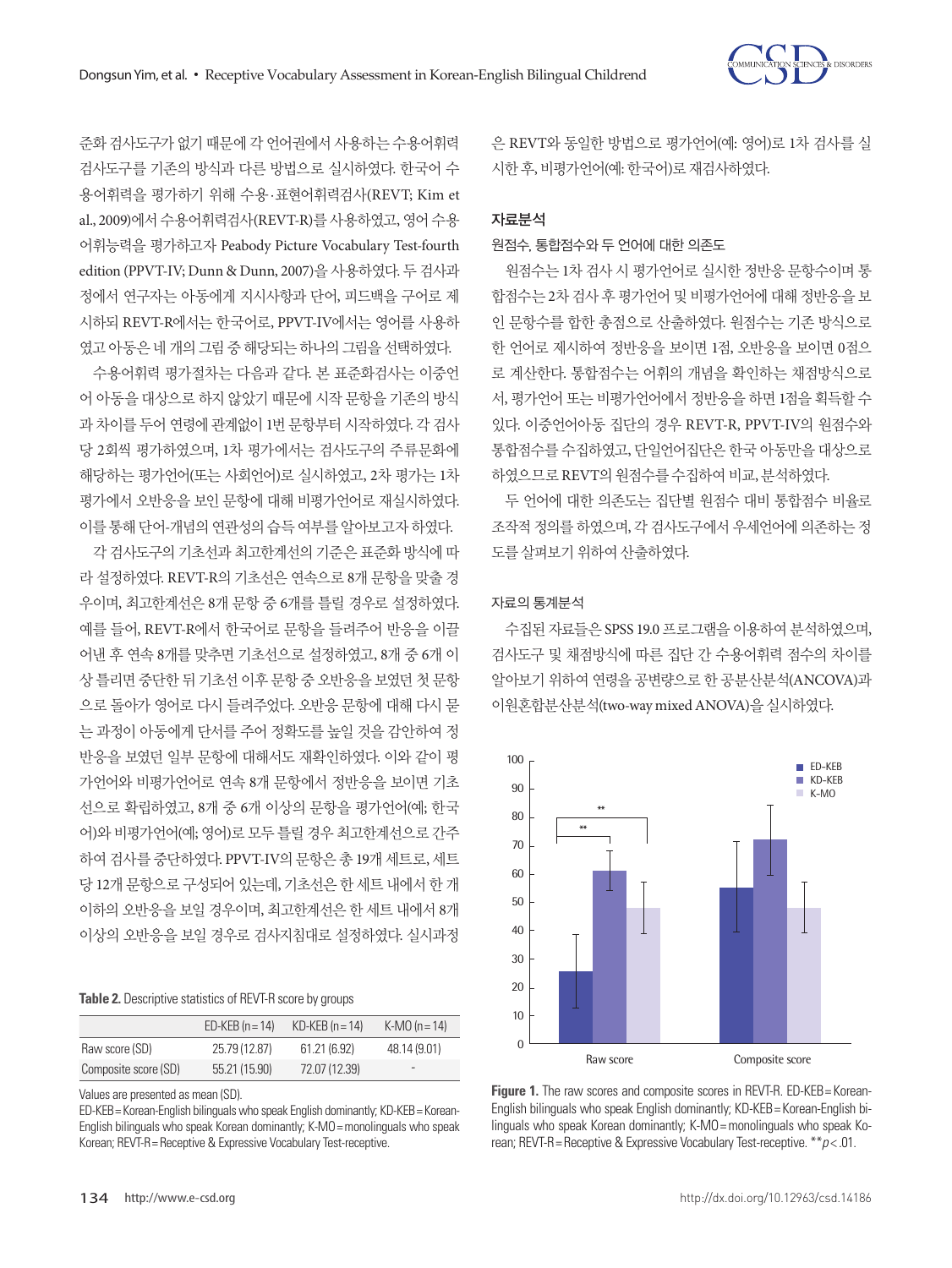## 연구 결과

#### 세 집단 간 수용어휘력 검사 점수

연령에서 집단 간 차이가 통계적으로 유의하였으므로 연령을 공 변량으로 통제하여 REVT-R의 원점수 및 통합점수를 변수로 공분 산분석(ANCOVA)을 실시하였다. 영어우세 이중언어아동집단, 한 국어우세 이중언어아동집단, 한국어 단일언어집단의 REVT-R 원 점수 및 통합점수에 대한 기술통계와 그래프는 각각 Table 2, Figure 1과 같다. 그 결과, 세 집단 간 REVT-R의 원점수 차이가 통계적 으로 유의하였다(*F*(2,38)=35.692, *p*<.01). Bonferroni 사후검정 결 과, 영어우세 이중언어아동집단의 원점수가 한국어우세 이중언어 아동집단과 단일언어집단보다 유의하게 낮았으나 한국어우세 이 중언어아동집단의 원점수는 단일언어집단과 차이가 통계적으로 유의하지 않았다. 세 집단 간 REVT-R의 통합점수 차이가 통계적 으로 유의하지 않았다( $F_{(2,38)}=1.987, p>0.05$ ).

# 이중언어아동 집단 간 REVT**-**R 및 PPVT**-**IV의 원점수 및 통합점수 비교

REVT-R과 PPVT-IV 검사도구에서 채점방식에 따른 이중언어 아동집단 간 차이를 살펴보기 위하여 연령을 공변량으로 통제하 여 이원혼합분산분석(two-way mixed ANOVA)을 실시하였다. REVT-R의 결과는 Figure 2에 제시하였다. 집단에 대한 주효과가 유의하였으며(*F*(1,25)=7.30, *p*<.05), 한국어우세 이중언어아동집단 의 점수평균(M=59.72)이 영어우세 이중언어아동집단(M=47.42) 보다 유의하게 높았다. 채점방식에 대한 주효과가 통계적으로 유의 하지 않았다(*F*(1,25) =.552, *p*>.05). 집단×채점방식의 상호작용이 통계적으로 유의하였다(*F*(1,25)=6.062, *p*<.05). 사후검정을 실시한



**Figure 2.** The raw scores and composite scores in PPVT-IV and REVT-R. ED-KEB = Korean-English bilinguals who speak English dominantly; KD-KEB= Korean-English bilinguals who speak Korean dominantly; REVT-R= Receptive & Expressive Vocabulary Test-receptive; PPVT-IV= Peabody Picture Vocabulary Testfourth edition. \*\**p* < .01.

결과, 한국어우세 이중언어아동집단의 원점수(M=61.21)가 영어 우세 이중언어아동집단(M=25.79)보다 유의하게 큰 반면(*F*(1,25)= 24.037, *p*<.01), 통합점수에서는 집단 간 차이가 유의하지 않았다 (*F*(1,25)=.155, *p*>.05). PPVT-IV에서 채점방식에 따른 이중언어아동 집단 간 차이를 분석한 결과는 Figure 2에 제시하였다. 집단에 대한 주효과가 통계적으로 유의하였다(*F*(1,25)=9.012, *p*<.05). 영어우세 이중언어아동집단의 점수평균(M=82.889)이 한국어우세 이중언 어아동집단(M=57.861)보다 유의하게 높았다. 채점방식에 대한 주 효과가 통계적으로 유의하지 않았다(*F*(1,25)=.163, *p*>.05). 집단× 채점방식의 상호작용이 통계적으로 유의하였다(*F*(1,25) =11.917, *p*<.05). 사후검정을 실시한 결과, 영어우세 이중언어아동집단의 원점수(M=12.87)가 한국어우세 이중언어아동집단(M=6.92)보 다 유의하게 큰 반면( $F_{(1,25)} = 17.060$ ,  $p < .01$ ), 통합점수에서는 집단 간차이가유의하지않았다(*F*(1,25)=1.695, *p*>.05).

# REVT**-**R 및 PPVT**-**IV에서의 이중언어아동집단 간 두 언어에 대한 의존도

REVT-R과 PPVT-IV에서 두 집단 간 원점수 대비 통합점수의 비 율을 구하여 두 언어에 대한 의존도(%)를 확인하기 위하여 연령을 공변량으로통제하여이원분산분석을실시하였다. 그결과, REVT-R의 한국어 의존도에서 집단 간 차이가 통계적으로 유의하였다 (*F*(1,24)=7.291, *p*<.05). 한국어우세 이중언어아동집단의 한국어 의 존도 평균(M=83.10)이 영어우세 이중언어아동집단의 한국어 의 존도 평균(M=51.80)보다 유의하게 높았다. PPVT-IV의 영어 의존 도에서집단간차이가통계적으로유의하였다(*F*(1,24)=14.117, *p*<.01). 영어우세 이중언어아동집단의 영어 의존도 평균(M=74.50)이 한 국어우세 이중언어아동집단의 영어 의존도 평균(M=42.40)보다



**Figure 3.** The ratio of dominant language in REVT-R and PPVT-IV. ED-KEB= Korean-English bilinguals who speak English dominantly; KD-KEB= Korean-English bilinguals who speak Korean dominantly; REVT-R= Receptive & Expressive Vocabulary Test-receptive; PPVT-IV= Peabody Picture Vocabulary Testfourth edition.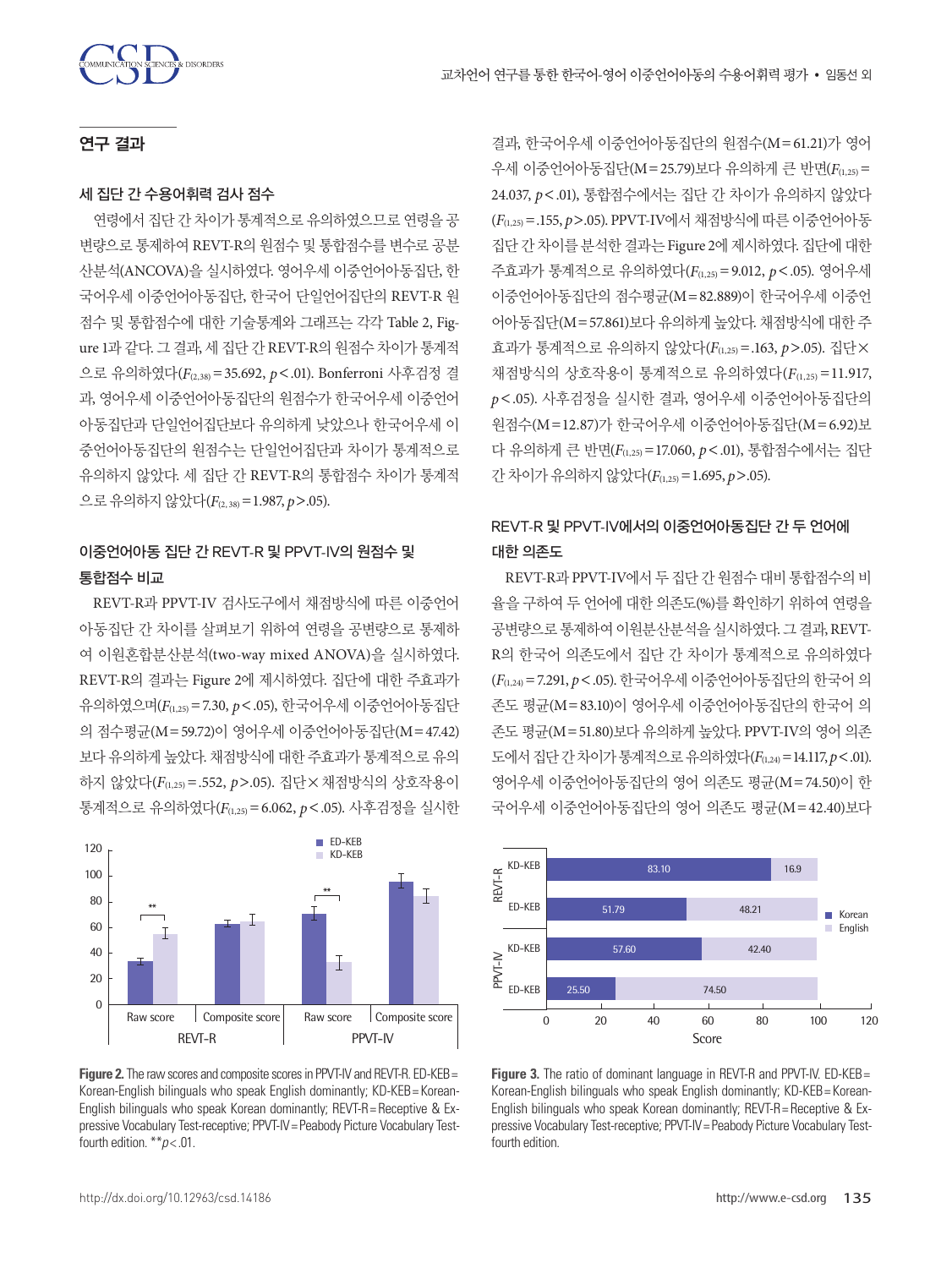

유의하게 높았다. 언어평가도구별 우세언어 의존도를 나타낸 결과 를 Figure 3에제시하였다.

## 논의 및 결론

본 연구는 우세언어가 다른 한국어-영어 이중언어아동집단을 위한 수용어휘력 검사도구의 적용가능성을 확인하고자 한국어 단 일언어아동집단과 비교하여 연구를 실시하였다. 이를 위하여 총 42 명을 대상으로 REVT-R과 PPVT-IV를 이용하여 수용어휘력을 측 정하였고, 1차 검사는 단일언어로 실시하여 원점수를 산출하였고 2차 검사는 두 어어로 실시하여 통합점수를 사출하였다.

연구 결과, 첫째, REVT-R에서 한국어만으로 평가한 경우 한국 어우세 이중언어아동집단과 단일언어아동집단의 원점수가 영어 우세 이중언어아동집단보다 높았으나 한국어우세 이중언어아동 집단과단일언어집단간차이는유의하지않았다. 그러나한국어와 영어로 평가한 경우, 한국어우세 이중언어아동집단과 영어우세 이 중언어아동집단의 통합점수는 단일언어아동 집단의 원점수와 차 이가 유의하지 않았다. 이 결과는 이중언어아동집단에게 두 언어 로 평가를 실시하여야 단일언어집단의 규준과 비교가능하며 보다 적절한 정보를 얻을 수 있다는 선행연구 결과와 일치한다(Core, Hoff, Rumiche, & Señor, 2013). 또한 한국어우세 이중언어아동집 단과 단일언어아동집단 간 원점수의 차이가 유의하지 않은 것은 한국어우세 이중언어아동집단이더라도 영어 노출의 양이 전체 어 휘크기에 영향을 줄 만큼 그리 많지 않았던 것으로 생각하며, 이중 언어 중 한 언어입력의 양이 전체 언어입력의 양의 절반 이상이 될 때, 표준화검사에서 잘못 평가될 위험이 거의 없다는 선행연구의 결과와부분일치한다(Thordardottir, 2008).

둘째, REVT-R과 PPVT-IV의 통합점수에서 영어우세 이중언어 아동집단과 한국어우세 이중언어아동집단 간 유의한 차이가 나타 나지 않았으나 원점수에서 유의한 차이가 나타났다. REVT-R에서 는 한국어우세 이중언어아동집단의 원점수가 영어우세 이중언어 아동집단보다 높았으며, PPVT-IV에서는 영어우세 이중언어아동 집단의 원점수가 한국어우세 이중언어아동집단보다 높았다. 즉, 동 일한 한국어-영어 이중언어아동집단에게 통합점수 비교가 전체 어 휘크기를 확인할 수 있는 과정이라면, 원점수의 비교는 우세언어에 대한정보를제공하는데효과적이라고할수있겠다.

셋째, 이중언어아동집단 간 수용어휘력 평가 시 두 언어의 의존 도를 비교한 결과, REVT-R에서 영어우세 이중언어아동의 영어 의 존도는 52%였으며 PPVT-IV에서 한국어우세 이중언어아동의 한 국어 의존도는 58%인 것으로 나타났다. 이러한 결과는 이중언어아

동의 수용어휘력 평가를 두 언어로 실시하지 않는다면, 즉, 언어평 가 시 50% 이상 우세언어에 의존하므로 비우세언어만으로 어휘를 평가한다면 아동들의 전체 어휘크기의 상당 부분을 저평가할 우려 가 있음을 시사한다. 반대로 우세언어만으로 평가를 하게 될 경우 비우세언어만으로 학습한 어휘량을 놓칠 우려가 있기 때문에 반드 시 두 언어로 어휘를 평가하여야 보다 정확한 어휘크기를 파악할 수 있을 것이다. 연구결과 중 흥미로웠던 것은 이중언어아동집단의 우세언어에 기초한 평가도구를 실시하였을 때, 이중언어아동의 비 우세언어 의존도이다. REVT-R에서 한국어우세 이중언어아동집 단의 영어 의존도는 17%였고, PPVT-IV에서 영어우세 이중언어아 동집단의 한국어 의존도는 25%였다. 앞서 단일언어집단과 한국어 우세 이중언어아동집단 간 REVT-R 원점수의 차이가 유의하지 않 았다고 하였으나 기술통계적으로 한국어우세 이중언어아동집단 의 수용어휘 크기 중 17%가 영어노출에 의한 어휘습득인 것으로 볼 수 있다. 본 연구대상인 한국어우세 이중언어아동집단은 학령 전기의 아동이므로 만약 이 아동들이 학령기가 되어 국제학교 입 학 또는 유학 등의 이유로 제2언어의 노출량이 증가한다면, 영어 의 존도가 상대적으로 높아지거나 우세언어가 영어로 전환될 수 있기 때문에 단일언어아동집단과 REVT-R의 원점수 비교가 어려울 것 이다. 반면, 미국에서 거주하는 한국어-영어 이중언어아동집단 즉, 영어우세 이중언어아동들이 국내로 귀국하여 장기간 정착한다면 그들의 우세언어도 한국어로 전화될 수 있음을 의미한다.

이러한 결과들은 이중언어아동들의 수용어휘력 평가 시, 모국어 와 제2언어인 두 언어로 실시하여야 단일언어아동집단과의 비교 결과를 보다 신뢰할 수 있음을 시사한다. 우세언어를 파악하고 수 용 어휘크기에 대한 정보를 구체적으로 파악하기 위해서는 원점수, 통합점수의 채점방식으로 두 언어권에 기초한 언어검사도구들을 모두 사용하여 평가할 수 있다. 그러나 소요시간이 길어지며, 언어 평가는 단지 수용어휘력 평가만으로 그치지 않기 때문에 효율성을 고려해야 한다면, 우세언어에 기초한 평가도구를 선택적으로 사용 하되 반드시 두 가지 채점방식을 사용할 것을 권한다. 또한, 이중언 어아동을 위한 규준이 마련되어 있지 않으므로 보다 정확한 언어 평가를 위해 표준화검사뿐만 아니라 부모설문과 같은 비표준화 평 가도구가 포함되어야 할 것이다. 더불어 임상가의 제2언어능력과 다양한문화권에대한지식이해가요구될것이다.

본 연구의 영어우세 이중언어아동집단은 미국에서 거주하는 아 동이었으나 국내에서도 한국어우세였던 이중언어아동이 국제학 교 입학 또는 조기유학 등 언어환경의 변화로 인해 영어우세로 전 환될 가능성이 있으므로 이에 대한 기초자료로 활용할 수 있을 것 으로 보인다. 그러나 본 연구는 언어발달지체가 없는 학령전기의 일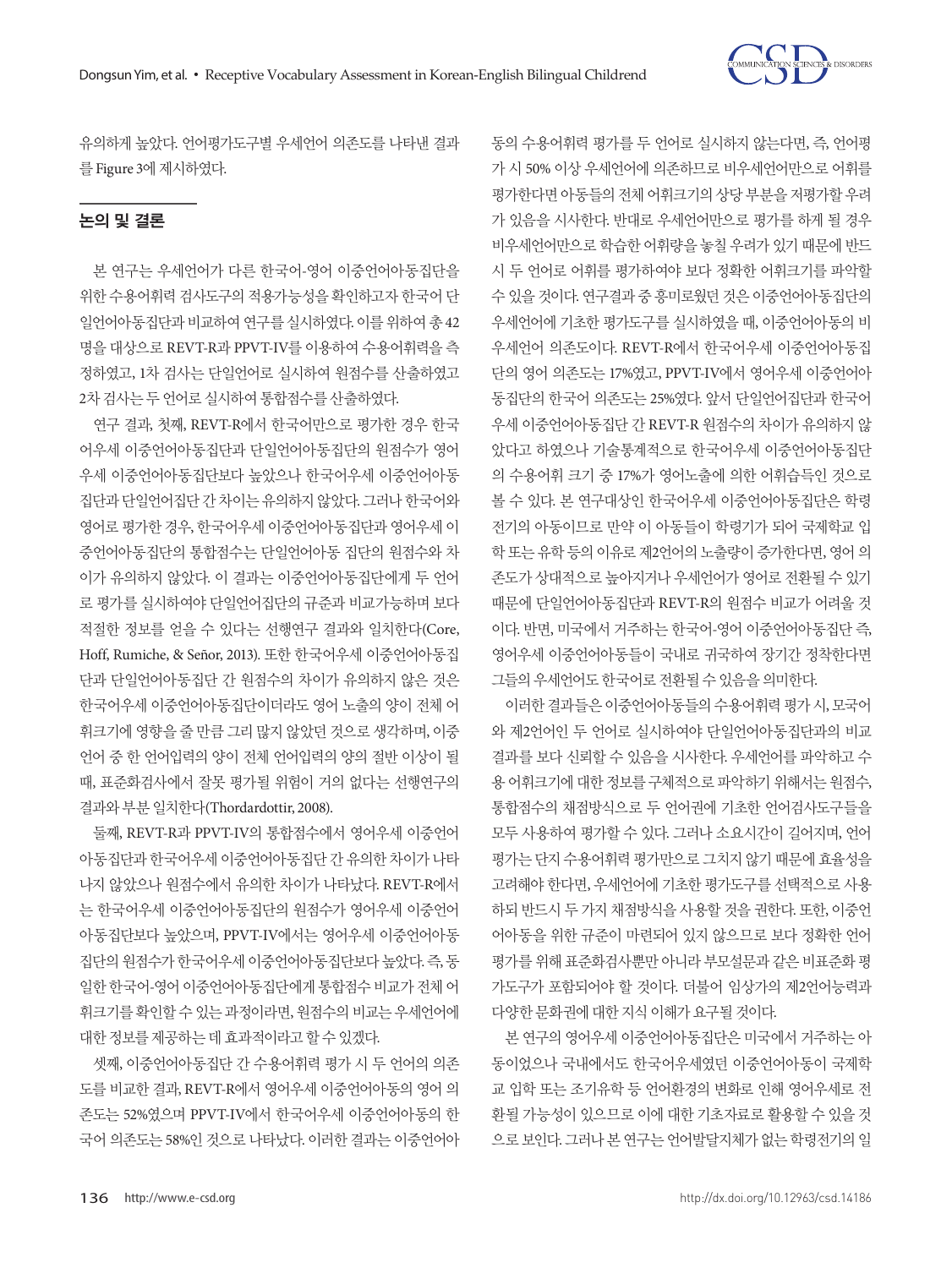반아동들을 대상으로 이루어졌으며 전체 한국어-영어 이중언어아 동집단을 해석하여 일반화하기에 제한적이다. 따라서 대상자 수를 충분히 확보하여 언어발달지체 이중언어아동을 선별하기 위한 평 가적용에 대한 후속연구가 이루어질 것을 기대한다. 또한 한국어 이중언어아동들의 REVT-R의 원점수가 단일언어아동집단보다 유 의미하지는 않지만 더 높았던 점은 초기 어휘발달에 영향을 줄 수 있는 외부요인(예; 부모 학력, 경제적 수준, 사회경제적 지위 등)에 대한 통제가 이뤄지지 않았던 점으로 생각된다. 나아가 변인을 보 다 통제하고, 종단연구를 통해 학령기 이중언어아동들의 우세언어 의존도변화및이해, 표현어휘양상을살펴볼필요가있다.

#### **REFERENCES**

- Bedore, L. M., Peña, E. D., Garcia, M., & Cortez, C. (2005). Conceptual versus monolingual scoring: when does it make a difference? *Language, Speech, and Hearing Services in Schools, 36,* 188-200.
- Bialystok, E. (1991). *Language processing in bilingual children.* Cambridge: Cambridge University Press.
- Bialystok, E., & Feng, X. (2011). Language proficiency and its implications for monolingual and bilingual children. In A. Y. Durgunoglu & C. Goldenberg (Eds.), *Language and literacy development in bilingual settings* (pp. 121-138). New York, NY: Guilford Press.
- Caesar, L. G., & Kohler, P. D. (2007). The state of school-based bilingual assessment: actual practice versus recommended guidelines. *Language, Speech, and Hearing Services in Schools, 38,* 190-200.
- Core, C., Hoff, E., Rumiche, R., & Señor, M. (2013). Total and conceptual vocabulary in Spanish–English bilinguals from 22 to 30 months: implications for assessment. *Journal of Speech, Language, and Hearing Research, 56,* 1637- 1649.
- Dunn, L. M., & Dunn, D. M. (2007). *PPVT-4: Peabody: Picture Vocabulary Test* (4th ed.). Bloomington, MN: Pearson Assessments.
- Genesee, F., Paradis, J., & Crago, M. B. (2004). *Dual language development & disorders: a handbook on bilingualism & second language learning (v. 11).*  Baltimore, MD: Paul H. Brookes Publishing.
- Grosjean, F. (1982). *Life with two languages: an introduction to bilingualism.*  Cambridge, MA: Harvard University Press.
- Hong, S., & Yim, D. (2014). The assessment of language impairment in bilingual children through learning and memory tasks. *Communication Science & Disorders, 19,* 31-44.
- Jia, G., Aaronson, D., & Wu, Y. (2002). Long-term language attainment of bi-

lingual immigrants: predictive variables and language group differences. *Applied Psycholinguistics, 23,* 599-621.

- Kayser, H. (1995). Assessment of speech and language impairments in bilingual children. In H. Kayser (Ed.), *Bilingual speech-language pathology: an Hispanic focus* (pp. 243-264). Clifton Park, NY: Delmar, Cengage Learning.
- Kim, Y. T., Hong, G. H., Kim, K. H., Jang, H. S., & Lee, J. Y. (2009). *Receptive & expressive vocabulary test (REVT).* Seoul: Seoul Community Rehabilitation Center.
- Kohnert, K. J., Hernandez, A. E., & Bates, E. (1998). Bilingual performance on the Boston Naming Test: preliminary norms in Spanish and English. *Brain and Language, 65*, 422-440.
- Kohnert, K. (2008). *Language disorders in bilingual children and adults.* San Diego, CA: Plural.
- Lambert, W. E. (1977). The effects of bilingualism on the individual: cognitive and sociocultural consequences. In P. A. Hornby (Ed.), *Bilingualism: psychological, social, and educational implications* (pp. 15-27). New York, NY: Academic Press.
- Langdon, H. W. (1992). Speech and language assessment of LEP/bilingual Hispanic students. In H. W. Langdon & L. Cheng (Eds.), *Hispanic children and adults with communication disorders* (pp. 201-271). Gaithersburg, MD: Aspen Publishers.
- Moon, S. B., & Byun, C. J. (2003). *Korean Kaufman assessment battery for children (K-ABC).* Seoul: Hakjisa.
- Olsson, Å., & Sullivan, K. P. (2005). Provoking dominance shift in a bilingual Swedish-American English 4-year-old child. In J. Cohen, et al. (Eds.), *Proceedings of the 4th International Symposium on Bilingualism* (pp. 1750-1764). Somerville, MA: Cascadilla Press.
- Paradis, J., Emmerzael, K., & Duncan, T. S. (2010). Assessment of English language learners: using parent report on first language development. *Journal of Communication Disorders, 43,* 474-497.
- Pearson, B. Z. (2007). Social factors in childhood bilingualism in the United States. *Applied Psycholinguistics, 28,* 399-410.
- Pearson, B. Z., Fernández, S. C., Lewedeg, V., & Oller, D. K. (1997). The relation of input factors to lexical learning by bilingual infants. *Applied Psycholinguistics, 18,* 41-58.
- Thordardottir, E. (2008). *Relationship between amount of language exposure and language scores in older preschool children acquiring French and English simultaneously.* Paper presented at the Congress of the International Association for the Study of Child Language, University of Edinburgh, Edinburgh, UK.